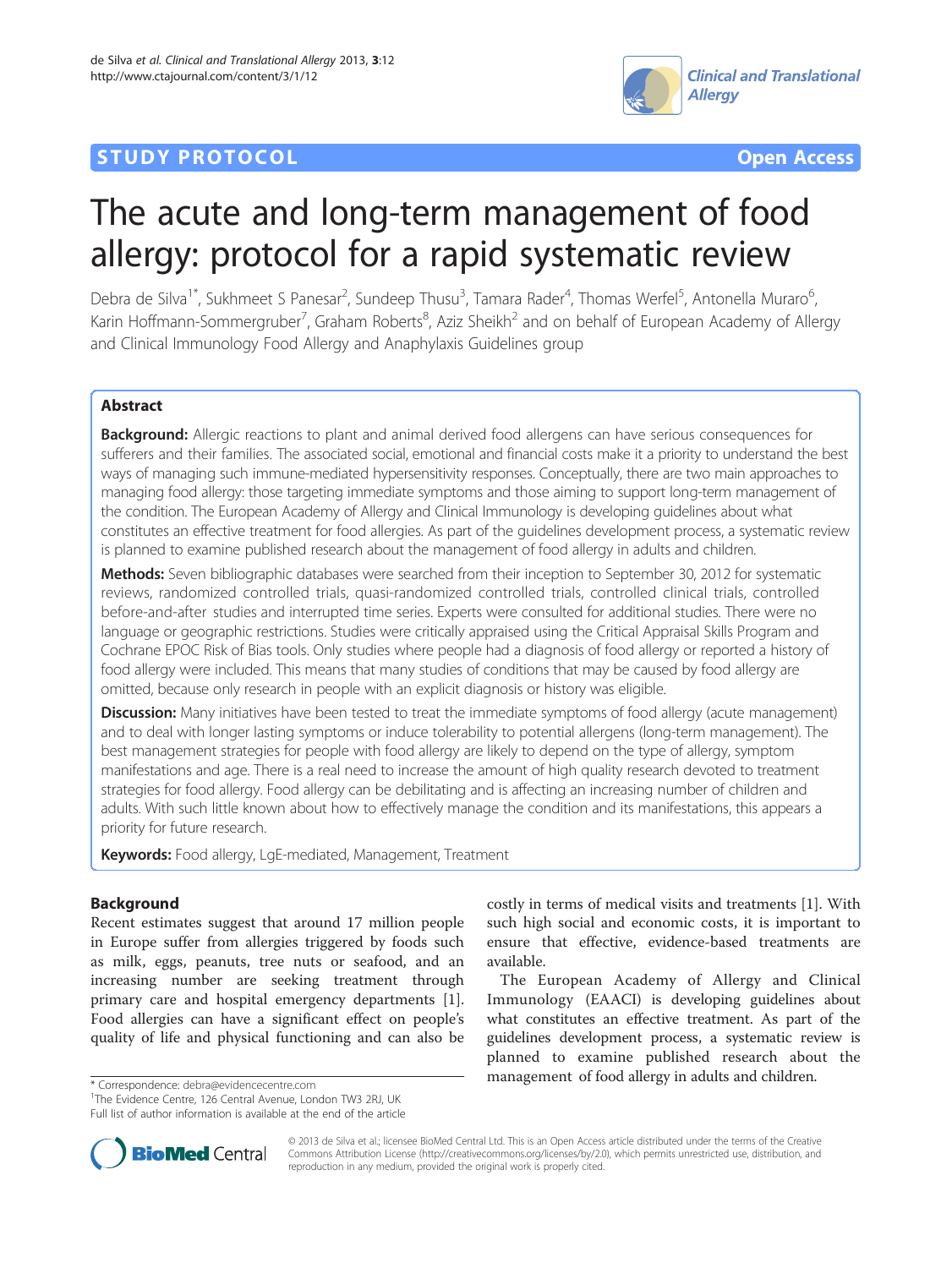#### Aims

The aims of this systematic review will be to:

- examine what pharmacological and nonpharmacological interventions have been researched to manage the symptoms of food allergy in individuals (i.e. acute treatment)
- examine what pharmacological and nonpharmacological interventions have been researched to manage longer-term outcomes in individuals such as tolerance and coping (i.e. longer-term management)
- where possible, quantify the extent to which such approaches may be effective.

#### Scope

The umbrella term 'food hypersensitivity' is used to describe any adverse reaction to food [\[2](#page-4-0)]. The term 'food allergy' refers to the subgroup of food-triggered reactions in which immunological mechanisms have been implicated, whether IgE-mediated, non-IgE-mediated, or involving a combination of IgE- and non-IgE-mediated etiologies [[3\]](#page-4-0). All other reactions to food that have sometimes been referred to as 'food intolerance' constitute non-allergic food hypersensitivity reactions and are outside the focus of this enquiry.

The topic of food allergy is complicated, however, by the fact that IgE-mediated reactions can manifest as angioedema, urticaria, atopic eczema/dermatitis, oral allergy syndrome and anaphylaxis, for example. Non-IgE-mediated immunological reactions result from activation of other immunological pathways (e.g. T-cell mediated) and can manifest as atopic eczema/dermatitis, gastro-esophageal reflux disease, food protein-induced enterocolitis, proctocolitis and enteropathy syndromes. The contemporary definition of food allergy thus includes several clinical entities with different pathophysiologies resulting from exposure to different foods [\[4](#page-4-0)]. Table 1 lists the potential manifestations of food allergy included in the review.

The clinical management of food allergy includes strategies to minimise the risk of further reactions, primarily through education and behavioural approaches to avoid allergens and dietary modification, and approaches to improve outcomes if a further reaction does occur through pharmacological and non-pharmacological management strategies. There is also growing interest in the effectiveness of potential immuno-modulatory treatment approaches, including sublingual and oral immunotherapy [\[2](#page-4-0)]. The review will synthesise evidence about the effectiveness of these management approaches for individuals. Interventions at a community, organisational or societal level, such as food labeling or regulation, will not be included.

# Table 1 Potential manifestations of food allergy eligible for inclusion

| Pathology                                                 | <b>Disorder</b>                                                                  |
|-----------------------------------------------------------|----------------------------------------------------------------------------------|
| IgE-mediated (acute-onset)                                | Acute urticaria/angioedema                                                       |
|                                                           | Contact urticaria                                                                |
|                                                           | Oral allergy syndrome<br>(pollen-associated food<br>allergy syndrome)            |
|                                                           | Allergic asthma/wheeze                                                           |
|                                                           | Atopic eczema/dermatitis                                                         |
|                                                           | Immediate gastrointestinal<br>hypersensitivity such as<br>vomiting and diarrhoea |
| Cell-mediated (delayed onset/chronic)                     | Food protein induced<br>gastroenteropathy                                        |
|                                                           | Food protein-induced<br>enterocolitis syndrome                                   |
|                                                           | Food protein-induced<br>allergic proctocolitis                                   |
|                                                           | Atopic eczema/dermatitis                                                         |
|                                                           | Allergic contact dermatitis                                                      |
|                                                           | Heiner syndrome                                                                  |
| Combined IgE and cell-mediated<br>(delayed onset/chronic) | Atopic eczema/dermatitis                                                         |
|                                                           | Eosinophilic esophagitis                                                         |
|                                                           | Eosinophilic gastroenteritis                                                     |

Food allergy is complex and may manifest as other pathologies. As well as food allergy per se, studies of the following pathologies are eligible for inclusion, as long as there is suspicion of food allergy and the intervention focuses on addressing dietary or food-related issues. Coeliac disease is an important non-IgE mediated condition but as it has distinct symptoms and prognosis different from atopic conditions it will be excluded from this review.

The EAACI is in the process of developing the EAACI Guideline for Food Allergy and Anaphylaxis, and this systematic review is one of seven inter-linked evidence syntheses that are being undertaken in order to provide a state-of-the-art synopsis of the current evidence base in relation to epidemiology, prevention, diagnosis and clinical management, and impact on quality of life, which will be used to inform clinical recommendations.

#### Methods

#### Inclusion criteria

We have conceptualised the review to incorporate the interventions, study designs and outcomes, as shown in Figure [1](#page-2-0): Conceptualisation of systematic review on the management of food allergy.

Study designs eligible for inclusion in the review comprise:

- systematic reviews with or without meta-analyses
- randomised controlled trials
- quazi-randomised controlled trials and controlled clinical trials (defined as studies where the comparison group is not fully randomised)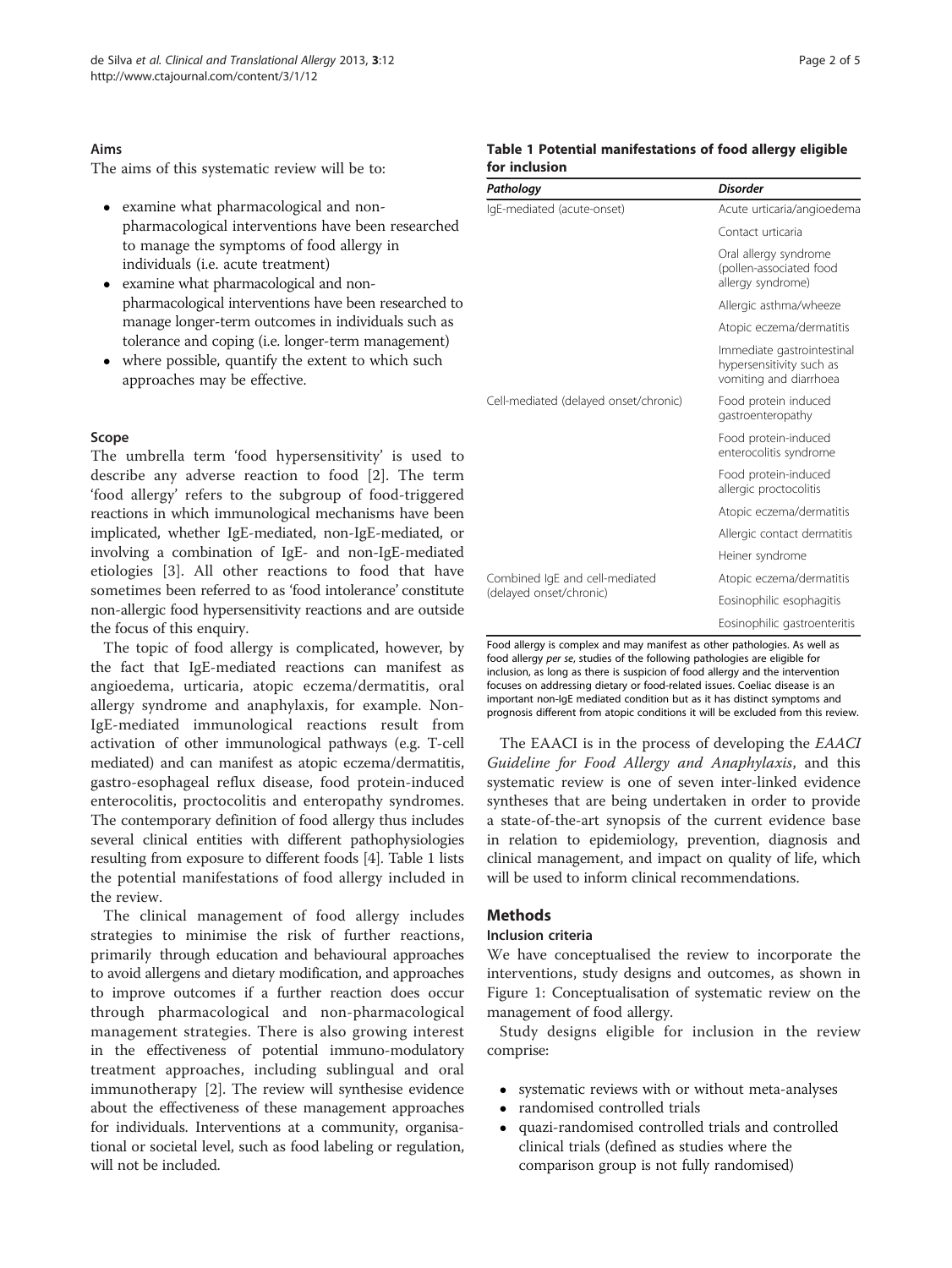<span id="page-2-0"></span>

• controlled before and after studies (only where a clearly defined comparison group is available prospectively) and interrupted time series studies (where measures are taken during at least three timepoints before and at least three time points after intervention).

We suspect that there will be limited information available from systematic reviews and randomised trials, so we have opted to incude lower forms of evidence where non-random allocation of patients has occurred [[5\]](#page-4-0). Studies already included in other systematic reviews will also be eligible for quality appraisal and inclusion in this review. Only research published as full papers will be eligible for inclusion. Where repeated reports of the same study are identified, the most up-to-date or detailed will be included.

# Exclusion criteria

The following material will be excluded from the review:

- non-systematic reviews, discussion papers, nonresearch letters and editorials
- qualitative studies
- case studies, case series, non controlled before and after studies and other lower quality designs
- animal studies
- abstracts and studies not available in full form
- unpublished material
- studies about anaphylaxis (as these are covered in another review in the series).

# Search strategy

We will search the following databases:

- Cochrane Library, including:
	- Cochrane Database of Systematic Reviews (CDSR)
		- Database of Reviews of Effectiveness (DARE)
		- CENTRAL (Trials)
		- Methods Studies
		- Health Technology Assessments (HTA)
		- Economic Evaluations Database (EED)
- MEDLINE (OVID)
- Embase(OVID)
- CINAHL (Ebscohost)
- ISI Web of Science (Thomson Web of Knowledge)
- TRIP Database ([www.tripdatabase.com\)](http://www.tripdatabase.com/)<br>• Clinicaltrials.gov (NIH web)
- Clinicaltrials.gov (NIH web)

A highly sensitive search strategy has been developed, and validated study design filters will be applied to retrieve all articles pertaining to the management of food allergy from electronic bibliographic databases.

To retrieve systematic reviews, we will use the systematic review filter developed at McMaster University Health Information Research Unit (HIRU) [\[6\]](#page-4-0).

To retrieve randomised controlled trials, we will apply the Cochrane highly sensitive search strategy for identifying randomised trials in MEDLINE: sensitivity- and precisionmaximising version (2008 revision); Ovid format from Chapter 6 of the Cochrane Handbook [[7](#page-4-0)]. To retrieve non-randomised studies such as interrupted time-series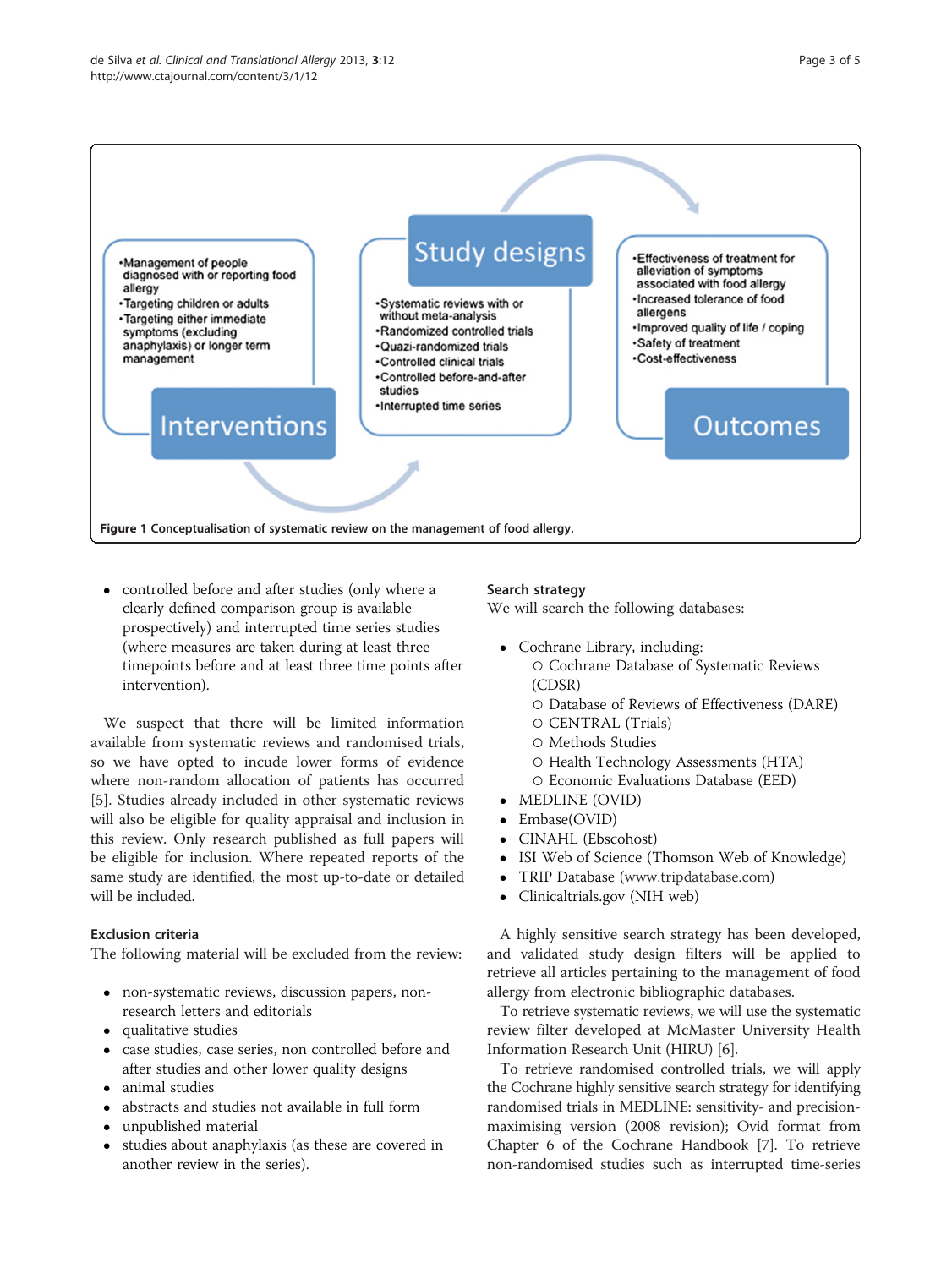(ITS), controlled before-and-after (CBA) studies and controlled clinical trials (CCT), we will use the Cochrane Effective Practice and Organisation of Care (EPOC) filter Version 2.4 from the EPOC Group [[8](#page-4-0),[9](#page-4-0)].

The search strategy has been developed on OVID MEDLINE and then adapted for the other databases (see Additional file 1 for full search strategies). In all cases the databases will be searched from inception to 30 September 2012. All references will be imported into an EndNote Library and tagged with the name of the database. Additional references will be located through searching the references cited in identified reviews and contacting experts in the field.

We will invite experts who are active in the field from a range of disciplines and geography to comment on our search strategy, and the list of included studies. No language restrictions will be applied and, where possible, all literature will be translated.

# Study selection

Identified titles will be checked independently by two reviewers according to the above selection criteria and categorised as: included, not included and unsure. For those papers in the unsure category, we will retrieve the abstract and re-categorise as above. Any discrepancies will be resolved by consensus and if necessary a third reviewer will be consulted. Full text copies of potentially relevant studies will be obtained and their eligibility for inclusion independently assessed. Studies that do not fulfil all of the inclusion criteria will be excluded.

#### Quality assessment strategy

Quality assessments will independently be carried out on each study by two reviewers. Systematic reviews will be assessed for quality using the relevant Critical Appraisal Skills Programme Tool (CASP) [[10](#page-4-0)]. We will assess the risk of bias of studies eligible for the review using the criteria suggested by EPOC [\[11\]](#page-4-0). Randomised controlled trials, controlled clinical trials and controlled before and after studies will be assessed for generation of allocation sequence, concealment of allocation, baseline outcome measurements, baseline characteristics, incomplete outcome data, blinding of outcome assessor, protection against contamination, selective outcome reporting and other risks of bias. For interrupted time series designs we will also assess the independence of the intervention from other changes, the pre-specified shape of the intervention and whether the intervention was likely to affect data collection. Our quality assessments will draw on the principles incorporated into the Cochrane EPOC Group guidelines for assessing intervention studies [[12](#page-4-0)] and the Strengthening the Reporting of Observational Studies in Epidemiology (STROBE) for assessing observational studies [\[13](#page-4-0)].

#### Analysis, data synthesis and reporting

Data will be independently extracted onto a customised data extraction sheet by two reviewers, and any discrepancies will be resolved by discussion or, if agreement cannot be reached, by arbitration by a third reviewer.

A descriptive summary with data tables will be produced to summarise the literature. A narrative synthesis of the data will be undertaken. If clinically and statistically appropriate, meta-analysis using either fixed-effect or random-effects modelling may be undertaken for potentially useful interventions using methods suggested by Agresti and Coul [\[14](#page-4-0)].

This review has been registered with the International Prospective Register of Systematic Reviews (PROSPERO) and has registration number CRD42013003708 allocated to it. The Preferred Reporting Items for Systematic Reviews and Meta-Analyses (PRISMA) checklist will be used to guide the reporting of the systematic review [\[15\]](#page-4-0).

# **Discussion**

Many initiatives have been tested to treat the immediate symptoms of food allergy (acute management) and to deal with longer lasting symptoms or induce tolerability to potential allergens (long-term management). The best management strategies for people with food allergy are likely to depend on the type of allergy, symptom manifestations and age. In terms of acute management, there is little evidence to help differentiate the most effective treatments. Regarding long-term management, avoiding the culprit food or substituting an alternative is likely to be of benefit. Other management strategies include alternatives to cow's milk formula to reduce symptoms in infants with cow's milk allergy, supplements such as probiotics and allergen-specific immunotherapy. Most importantly, this review will help to synthesis the highest levels of evidence pertaining to treatment strategies for food allergy and identify any gaps in our knowledge. Food allergy can be debilitating and is affecting an increasing number of children and adults. With such little known about how to effectively manage the condition and its manifestations, this appears a priority for future research.

# Additional file

#### [Additional file 1:](http://www.biomedcentral.com/content/supplementary/2045-7022-3-12-S1.docx) Search strategies.

#### Abbreviations

CASP: Critical appraisal skills programme tool; CBA: Controlled before-and-after studies; CDSR: Cochrane database of systematic reviews; DARE: Database of reviews of effectiveness; EAACI: European academy of allergy and clinical immunology; EED: Economic evaluations database; EPOC: Effective practice and organisation of care; HTA: Health technology assessments; PROSPERO: Prospective register of systematic reviews; PRISMA: Preferred reporting items for systematic reviews and meta-analyses; STROBE: Strengthening the reporting of observational studies in epidemiology.